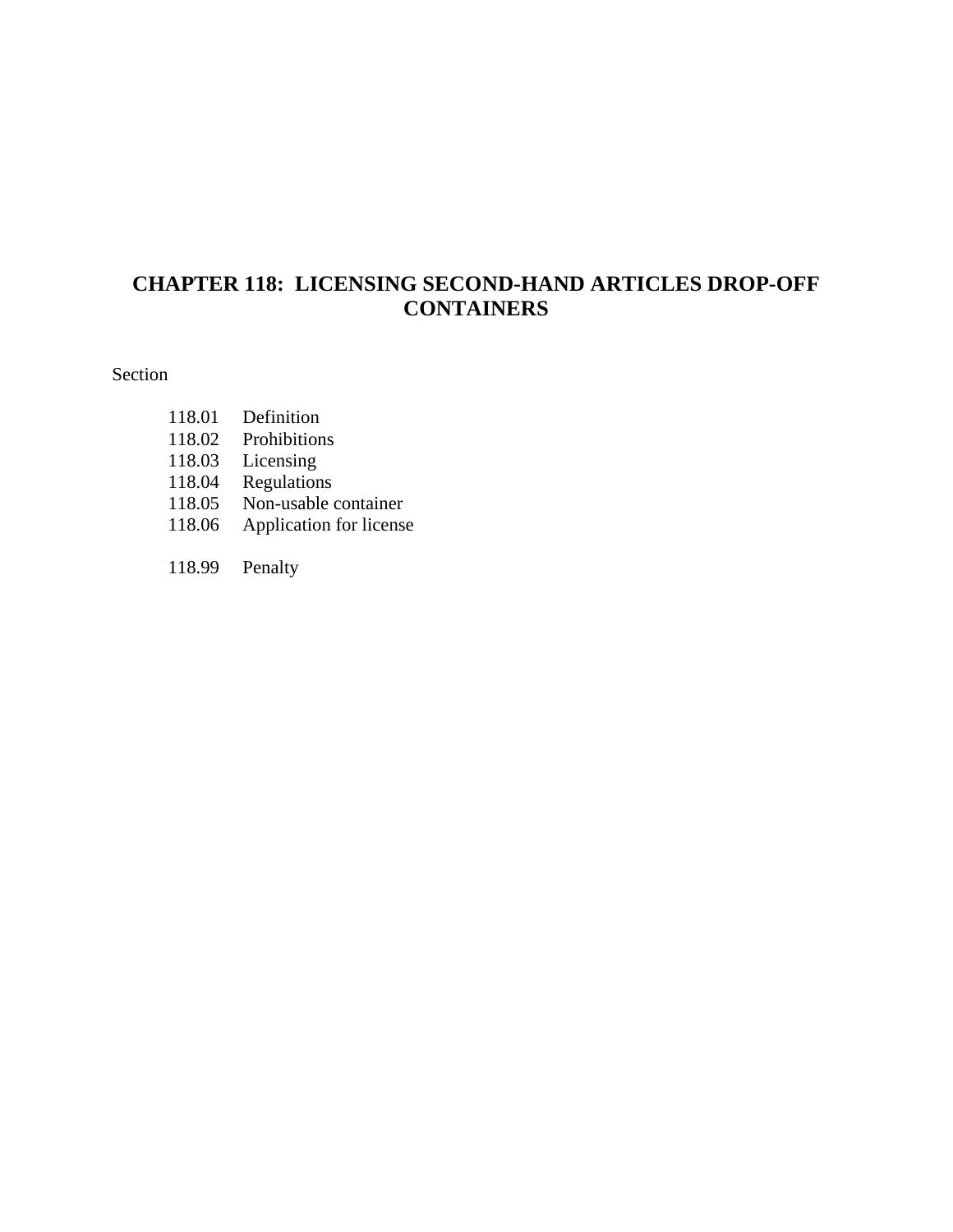### **§ 118.01 DEFINITION.**

 A *SECOND HAND ARTICLES DROP OFF CONTAINER* is any receptacle, box, or holder used to collect second hand articles. Whenever the words *CONTAINER* or *CONTAINERS* are used herein, they shall mean a *SECOND HAND ARTICLES DROP OFF CONTAINER*. Examples of such containers are the containers placed by Good Will, Amvets, and other non-profit/charitable organizations for the collection of second hand articles. (Ord. 01-09-13-03, passed 7-12-01)

#### **§ 118.02 PROHIBITIONS.**

 Second hand articles drop off containers are prohibited in all zoning districts except in the "M" Manufacturing Zoning District. (Ord. 01-09-13-03, passed 7-12-01) Penalty, see § 118.99

### **§ 118.03 LICENSING.**

 All containers located in the Village must be inspected and licensed by the Village. The inspection shall be conducted annually by the Building Department. The annual fee for such a license and inspection shall be \$250 for the first container owned by the entity and \$50 for each additional container owned by the entity that is located in the Village. (Ord. 01-09-13-03, passed 7-12-01)

### **§ 118.04 REGULATIONS.**

The following regulations shall apply to all such containers:

(A) No articles shall be permitted to accumulate outside of the container;

(B) The container must not block any public road or sidewalk;

(C) The container must not impede motorists' line of sight;

 (D) No flammable or hazardous materials or perishable items should be placed or kept in said container;

(E) The container shall be no larger than 60 cubic feet;

 (F) The container shall be anchored to the ground in such a manner that it cannot be easily tipped over;

 (G) The container and the area surrounding it shall be kept clean and free from trash and debris;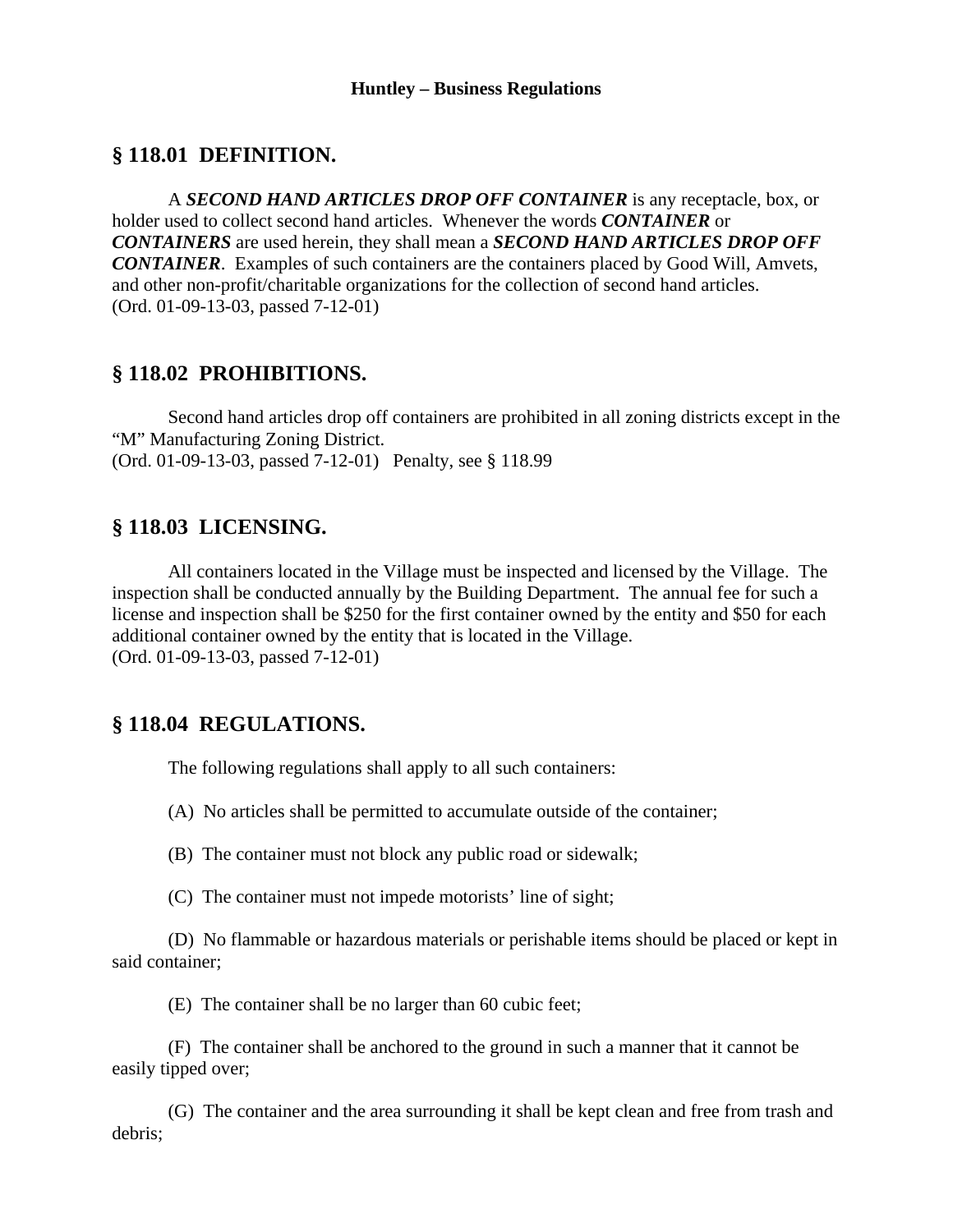#### **Licensing Second-Hand Articles Drop-Off Containers**

(H) The container shall be kept freshly painted and no rust shall be allowed to show;

 (I) The container shall be equipped with a lid and/or doors that automatically close after articles are deposited in the container. (Ord. 01-09-13-03, passed 7-12-01) Penalty, see § 118.99

#### **§ 118.05 NON-USABLE CONTAINER.**

 Once a container becomes unusable, or does not pass inspection by the Building Department, it must be immediately removed. If it is not removed within seven days of the Building Department's notice to remove, the Village may remove and dispose of same and charge the licensee its costs of removal and disposal.

(Ord. 01-09-13-03, passed 7-12-01) Penalty, see § 118.99

## **§ 118.06 APPLICATION FOR LICENSE.**

 An applicant for a license must submit an application form provided by the Village. The applicant must sign the application. In the event the applicant is a corporation or partnership, it must be signed by the President and secretary of the corporation, if a corporation, and by all the partners if a partnership. All such signatures shall be under oath. The application shall contain, at a minimum, the following information and documents:

(A) Name and principal street address of applicant;

 (B) A statement that the applicant is a not-for-profit entity (documentation evidencing same shall be furnished);

 (C) A description of where the used articles are sent and the ultimate disposition of same;

(D) Whether the used articles are sold, and if so, an explanation why;

(E) A statement as to how long the entity has been in business;

(F) A color photograph of the proposed container; and

(G) A site plan showing the proposed location of the container.

(H) Shall have permission from property owner

(Ord. 01-09-13-03, passed 7-12-01)